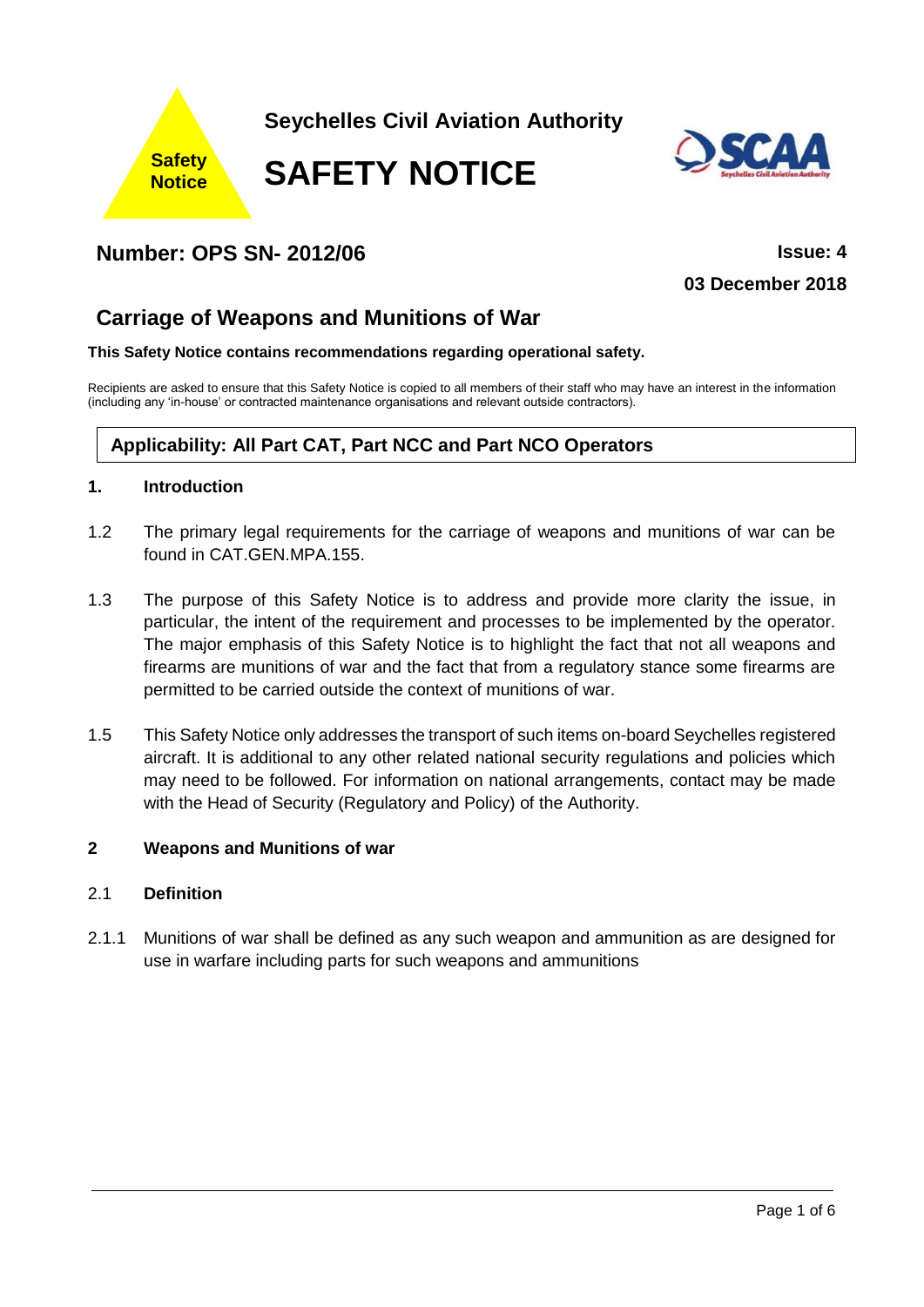## 2.2 **Intention**

- 2.2.1 It is intended that it includes the following:
	- a) weapons and ammunition carried for personal protection from attack by other persons, except where the calibre of the weapon is such that it is only effective at close range e.g. .22 hand gun;
	- b) weapons and ammunition carried by someone giving official protection from attack to another person;
	- c) weapons and ammunition used by police forces, para-military, military or armed forces.
- 2.2.2 "Weapons and ammunition" includes component parts and accessories.

#### 2.3 **Interpretation**

- 2.3.1 Without an internationally agreed definition of munitions of war, the Authority has defined them for its own purposes, but problems can still arise in interpreting this definition. What can be of help is knowing:
	- the intent;
	- who are the shipper and consignee; and
	- what is the calibre of the weapon or ammunition.
- 2.3.2 For instance, the calibres shown below are usually restricted to small arms military weapons:

| .30  | .357      | 7.92 mm         |
|------|-----------|-----------------|
| .32  | .455      | $9 \text{ mm}$  |
| .38  | $5.56$ mm | $10 \text{ mm}$ |
| .45  | 7.62 mm   |                 |
| .303 | $7.65$ mm |                 |
|      |           |                 |

2.3.3 Large calibre weapons and ammunition (anything over 20 mm) are usually munitions of war.

### **3 Application**

#### 3.1 **Practical examples**

3.1.1 The Authority would like to draw on previous experience it has had in the form of applications and/or queries to re-enforce the above concepts.

## **Case 1**

The operator receives a request to carry as cargo a shipment of weapons and/or munitions (including any parts or accessories thereof) requested by national or international police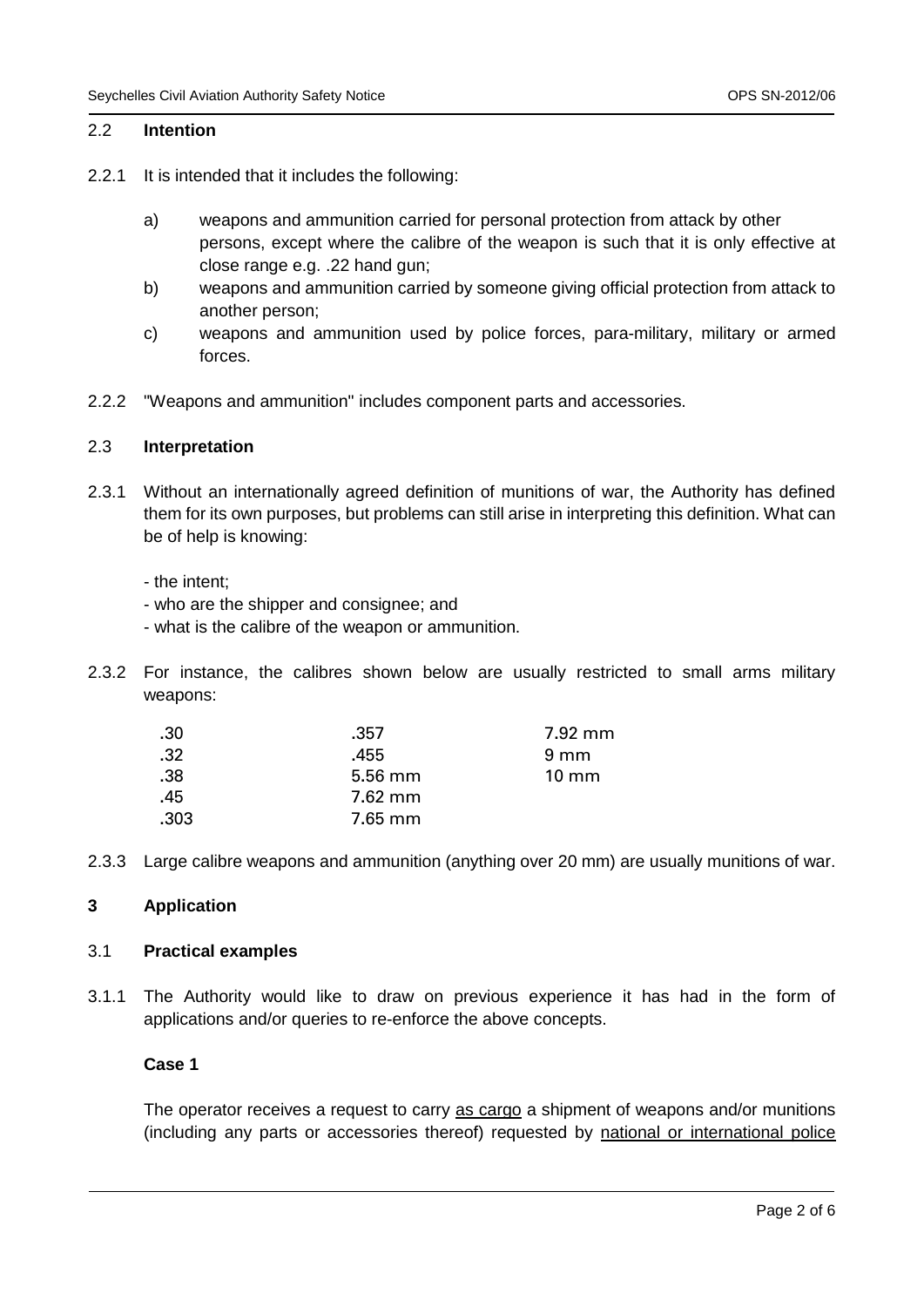forces, para-military, military or armed forces either directly as a shipper or indirectly as a consignee/importer.

 $\rightarrow$  By default any such application by such persons is deemed to be munitions of war irrespective of calibre and requires the approval of the Authority.

## **Case 2**

An operator receives a request by a person to carry a firearm of calibre less than 0.22 for his/her own personal protection as cargo.

→ This is not considered as munitions of war and may be carried as per CAT.GEN.MPA.155.

### **Case 3**

An operator receives a request to carry a firearm of calibre less than 0.22 for his/her own personal protection on the person in the cabin.

→ This is not considered as munitions of war but requires approval from the Authority.

### **Case 4**

An operator receives a request to carry a firearm of calibre greater than 0.22 for his/her own personal protection either as cargo or on the person in the cabin.

→ This is considered as munitions of war and requires approval from the Authority.

## **Case 5**

An operator receives a request for one or more persons to carry firearms in the cabin or as cargo for the purpose of personal protection of another person in an official capacity (eg. security forces and body guards).

→ This is considered as munitions of war and requires approval from the Authority.

#### **Case 6**

An operator receives a request any person for any purpose to carry firearms of calibre greater than 20 mm.

→ This is considered as munitions of war and requires approval from the Authority.

## **4. Approval to Transport**

Weapons and munitions of war can only be carried on aircraft with the approval of the Authority and all the States concerned.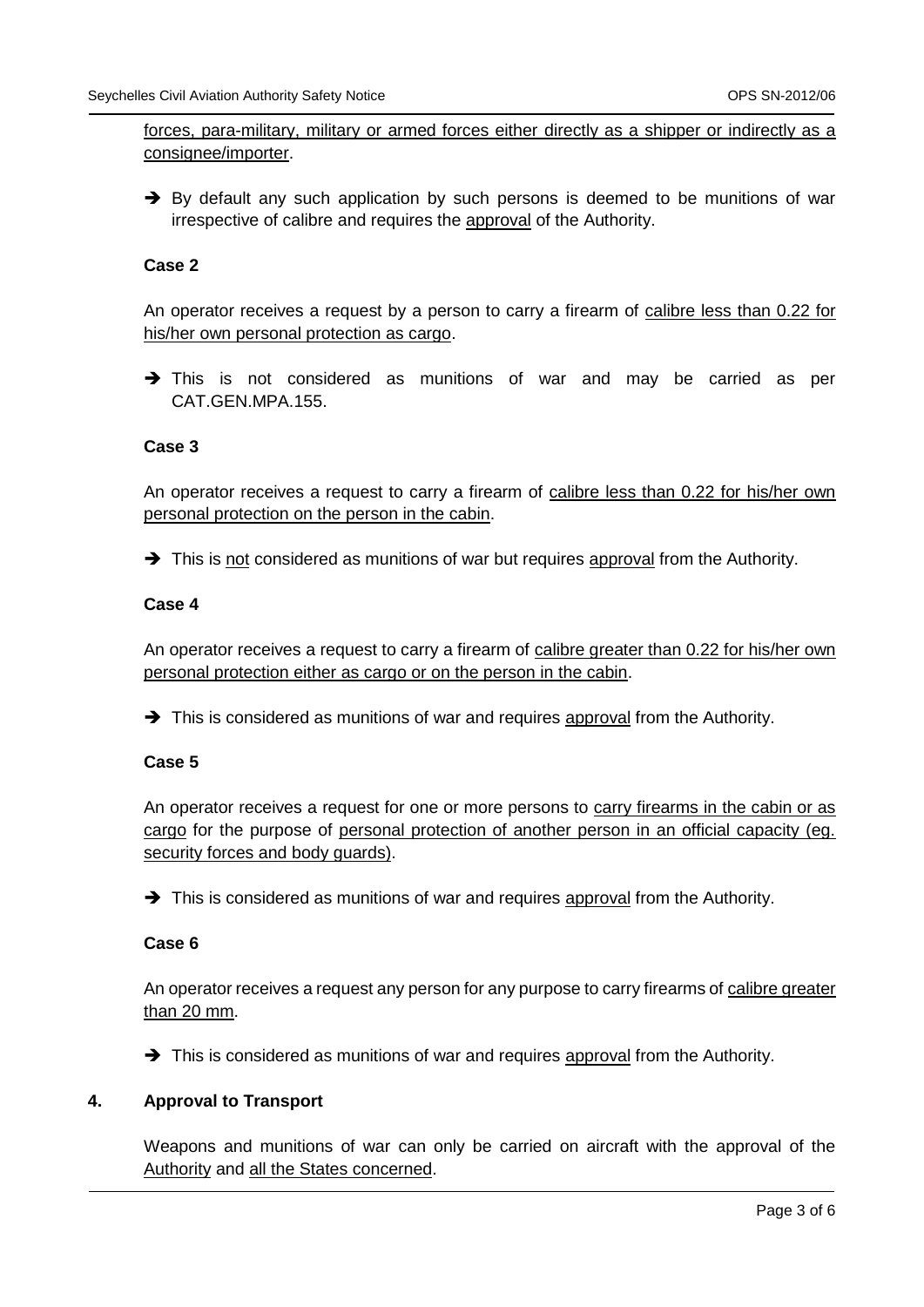#### 4.1 **Approval by the Authority**

- 4.1.1 In the Seychelles, the Dangerous Goods Office as part of the Safety Regulation Division and Flight Operations and Flight Crew Licensing Inspectorate is responsible for considering applications for the grant of an approval. Close collaboration and liaison is also maintained with the Aviation Security (Policy and Regulatory) branch of the Authority on such matters.
- 4.1.2 A suitable application form requesting the grant of an approval is available on the Authority's web site. Application should be made to the Dangerous Goods Office, at least 10 working days before the intended flight and include all the required information.

#### 4.2 **Approval by "all States concerned"**

4.2.1 Approval of "all States concerned" is also required for the transport of weapons and munitions of war. These may be the States of origin, transit, overflight and destination of the consignment and that of the operator.

#### **NOTE: In view of Article 35 of the ICAO Convention (discussed below), the approval of the Authority only conveys approval in the first instance for the Transport of weapons and munitions of war on Seychelles registered aircraft and secondly in the Seychelles territory only.**

4.2.2 This requirement is derived from the ICAO Convention Article 35 which states:

#### *"Cargo restrictions*

*a) No munitions of war or implements of war may be carried in or above the territory of a State in aircraft engaged in international navigation, except by permission of such State. Each State shall determine by regulations what constitutes munitions of war or implements of war for the purposes of this Article, giving due consideration, for the purposes of uniformity, to such recommendations as the International Civil Aviation Organization may from time to time make.*

*b) Each contracting State reserves the right, for reasons of public order and safety, to regulate or prohibit the carriage in or above its territory of articles other than those enumerated in paragraph a): provided that no distinction is made in this respect between its national aircraft engaged in international navigation and the aircraft of the other States so engaged; and provided further that no restriction shall be imposed which may interfere with the carriage and use on aircraft of apparatus necessary for the operation or navigation of the aircraft or the safety of the personnel or passengers.***"**

- 4.2.3 Any State that has specific requirements (approvals, different definitions and/or arrangements thereto) in regards to transport of weapons and munitions of war in their territory or airspace are required to notify ICAO. State notifications of variations on this and other related issues are published in ICAO Doc 9284 (Technical Instructions) and subsequently promulgated by IATA in the Dangerous Goods Regulations as State Variations.
- 4.2.4 In the majority of cases national point of contact details for such approvals and permissions is provided.

**NOTE: Where States have not indicated such particular Variations then it is commonly accepted that there are no special provisions and approvals necessary.**